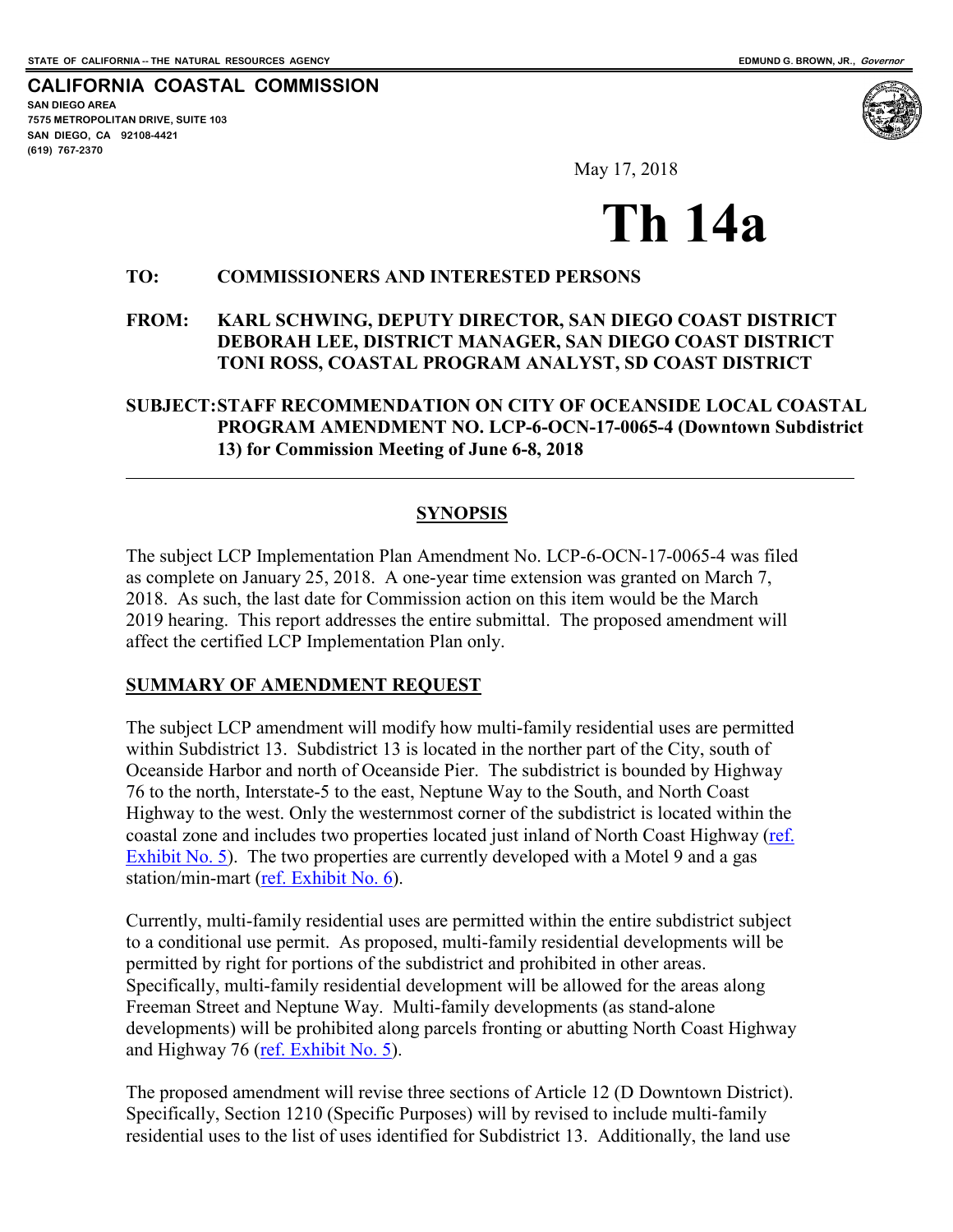matrix included as a part of Section 1220 (Land Use Regulation Table) will be modified to allow multi-family uses to be permitted by right, rather than approved through a Conditional Use Permit. Finally, Section 1232(II) (Downtown District Property Development Regulations) will be updated to clarify what areas within Subdistrict 13 will allow/prohibit multi-family residential uses as stand-alone developments [\(ref. Exhibit No.](https://documents.coastal.ca.gov/reports/2018/6/th14a/th14a-6-2018-exhibits.pdf)  [3\)](https://documents.coastal.ca.gov/reports/2018/6/th14a/th14a-6-2018-exhibits.pdf).

For the purposes of the subject LCP amendment, only a very small portion of Subdistrict 13 is located within the coastal zone. This area includes two properties on the western corner of the Subdistrict [\(ref. Exhibit No. 5\).](https://documents.coastal.ca.gov/reports/2018/6/th14a/th14a-6-2018-exhibits.pdf) Because both of these properties have frontage along North Coast Highway or Highway 76, and the proposed language prohibits stand-alone multi-family residential projects on this portion of the subdistrict, the amendment will effectively prohibit stand-alone multi-family residential uses within the portion of Subdistrict 13 located in the coastal zone. No other uses will be modified.

# **SUMMARY OF STAFF RECOMMENDATION**

Staff is recommending the Commission approve the LCP amendment as submitted. As proposed, the amendment will modify multi-family residential development from being a conditionally approvable land use to a use that is permitted by right for most of the subdistrict. For purposes of the changes to the City's Local Coastal Program, the amendment will include language that prohibits multi-family residential developments as a stand-alone use for all portions of the subdistrict located in the coastal zone. Subdistrict 13 has a land use designation of Coastal Dependent, Recreational and Visitor Serving Commercial; and, given the subdistrict's location along North Coast Highway/Highway 76 and Interstate 5, the area is important to support visitor uses. Currently, along the highway frontages, the parcels are developed with a motel and gas station/mini-mart project. The LCP does not consider residential uses as a high-priority use given the certified land use designation. Therefore, the prohibition of such uses along the highway frontages is appropriate and consistent with the certified LUP. Additionally, uses that are considered higher priority such as motels, retail, and commercial uses will remain as permitted uses. As such, the proposed amendment will protect the uses considered highest priority for the certified land use designation and can therefore be found consistent with the certified Land Use Plan.

The appropriate resolutions and motions begin on Page 5. The findings for approval of the Implementation Plan Amendment as submitted begin on Page 5.

## **BACKGROUND**

The Commission originally certified the City's LCP in 1986. In 1991-1992, the City updated its zoning ordinance through a city-wide, wholesale replacement of the entire zoning ordinance. However, this 1992 version of the City's zoning ordinance was never submitted and thus never certified by the Commission as part of the City's Implementation Plan (IP). Since the time of original certification and until recently, the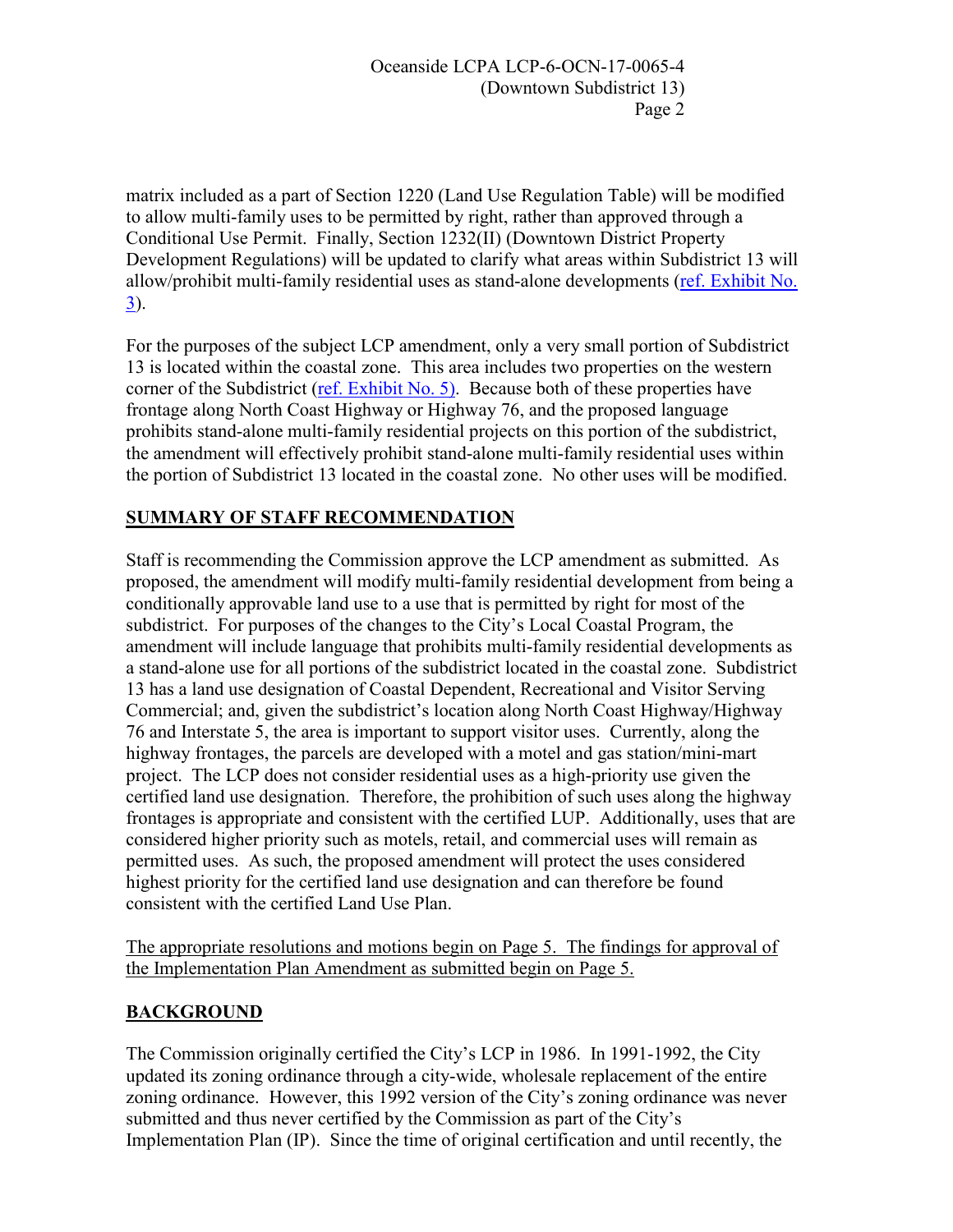Oceanside LCPA LCP-6-OCN-17-0065-4 (Downtown Subdistrict 13) Page 3

only amendments submitted by the City were to the sections of the zoning ordinance that regulated development within the Downtown District. Thus, the standard of review for the majority of the City remains the 1986 version of the City's LCP.

Again, the Commission has, however, certified amendments to the City's LCP within the Downtown area. Specifically, the 1986 version of Articles 4a (Redevelopment Project Area Use Classifications) and 12 (D Downtown District) have been replaced by the 1992 versions of the same articles. This has created discrepancy between the standard of review for the Downtown Redevelopment Area and the rest of the City's Coastal Zone. In this case, the subject LCP amendment is proposing modifications to the zoning ordinance articles pertaining to development in the Downtown District only (Article 12).

## **ADDITIONAL INFORMATION**

Further information on the City of Oceanside LCP Amendment LCP-6-OCN-17-0065-4 may be obtained from Toni Ross, Coastal Planner, at (619) 767-2370.

#### **EXHIBITS**

 $\overline{a}$ 

[Exhibit 1 – LCPA Resolution No. 17-R0551-1](https://documents.coastal.ca.gov/reports/2018/6/th14a/th14a-6-2018-exhibits.pdf)  [Exhibit 2 – Ordinance No. 17-ORO576-1](https://documents.coastal.ca.gov/reports/2018/6/th14a/th14a-6-2018-exhibits.pdf)  [Exhibit 3 – Text Revisions](https://documents.coastal.ca.gov/reports/2018/6/th14a/th14a-6-2018-exhibits.pdf) Exhibit  $4 -$  Vicinity Map [Exhibit 5 – Aerial of Subdistrict 13](https://documents.coastal.ca.gov/reports/2018/6/th14a/th14a-6-2018-exhibits.pdf)  [Exhibit 6 – Properties Located in the Coastal Zone](https://documents.coastal.ca.gov/reports/2018/6/th14a/th14a-6-2018-exhibits.pdf)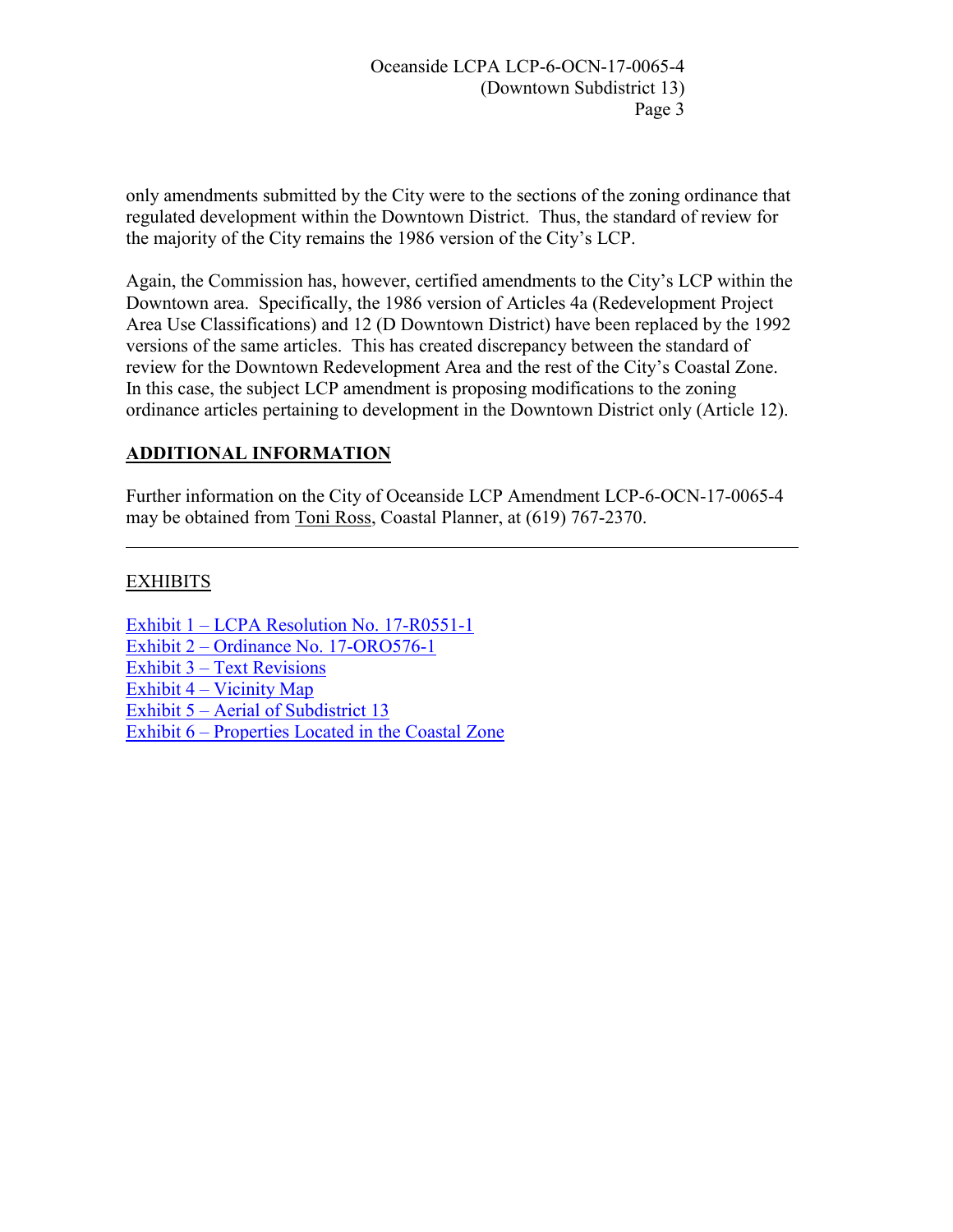## **PART I. OVERVIEW**

# **A. LCP HISTORY**

The City of Oceanside first submitted its Land Use Plan (LUP) to the Commission in July 1980, and it was certified with suggested modifications on February 19, 1981. This action, however, deferred certification on a portion of the San Luis Rey River valley where an extension of State Route 76 was proposed. On January 25, 1985, the Commission approved with suggested modifications the resubmitted LUP and Implementing Ordinances. The suggested modifications for this approval were related to the guaranteed provision of recreation and visitor-serving facilities, assurance of the safety of shorefront structures, and the provision of an environmentally sensitive routing of the proposed Route 76 east of Interstate 5. The suggested modifications to the Zoning/Implementation phase resulted in ordinances and other implementation measures that were consistent with the conditionally certified LUP policies.

With one exception, the conditionally certified LUP and Implementing Ordinances were reviewed and approved by the City on May 8, 1985. The City requested that certification be deferred on one parcel adjacent to Buena Vista Lagoon designated by the City for "Commercial" use; the Commission's suggested modification designated it as "Open Space." On July 10, 1985, the Commission certified the City's LCP as resubmitted by the City, including deferred certification on the above parcel.

## **B. STANDARD OF REVIEW**

Pursuant to Section 30513 of the Coastal Act, the Commission may only reject zoning ordinances or other implementing actions, as well as their amendments, on the grounds that they do not conform with, or are inadequate to carry out, the provisions of the certified land use plan. The Commission shall take action by a majority vote of the Commissioners present.

# **C. PUBLIC PARTICIPATION**

Section 30503 of the Coastal Act requires local governments to provide the public with maximum opportunities to participate in the development of the LCP amendment prior to its submittal to the Commission for review. The City held Downtown Advisory and City Council meetings on July 26, 2017 and September 20, 2017. Both of these hearings were duly noticed to the public. Notice of the subject amendment has been distributed to all known interested parties.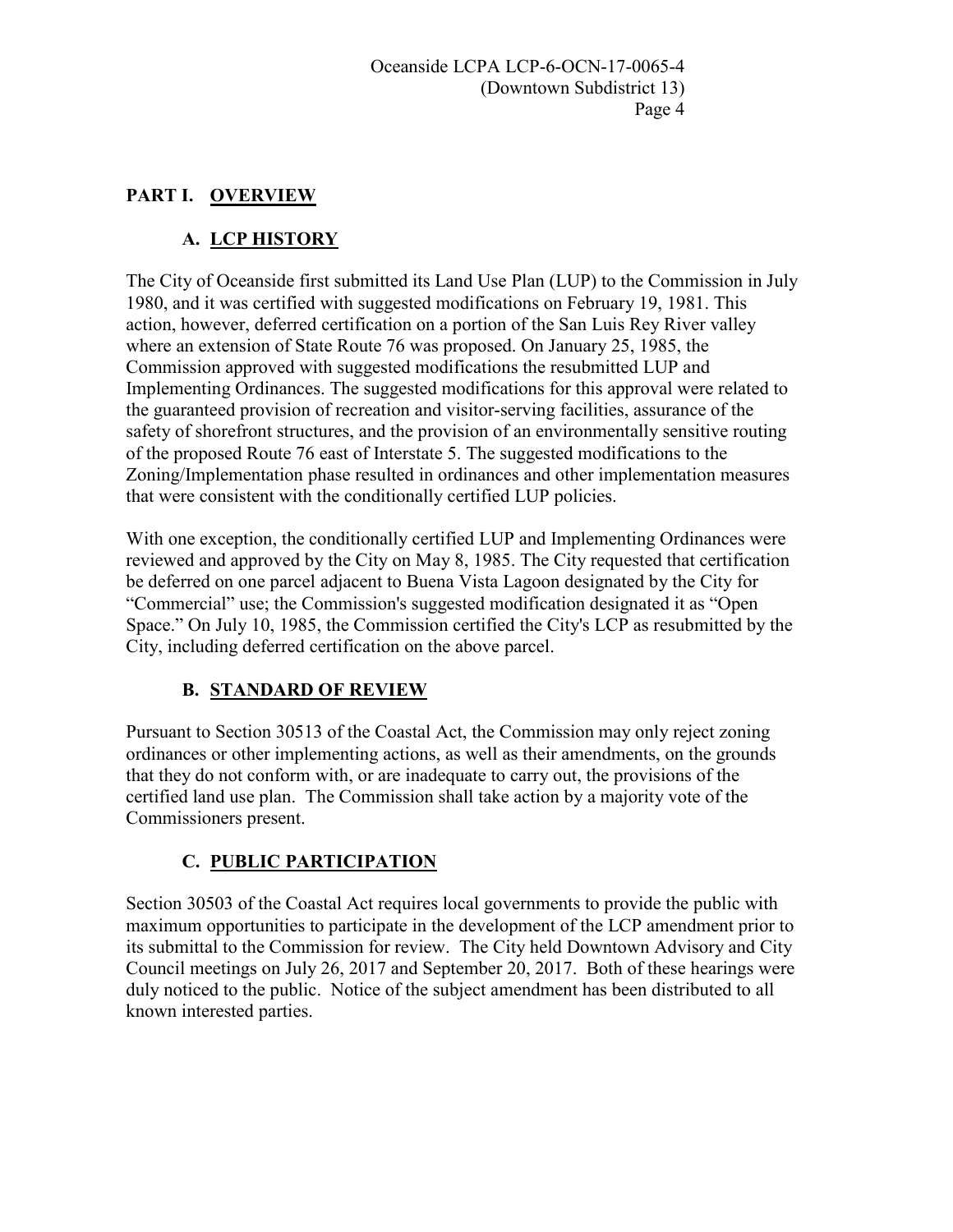## **PART II. LOCAL COASTAL PROGRAM SUBMITTAL - RESOLUTIONS**

Following a public hearing, staff recommends the Commission adopt the following resolutions and findings. The appropriate motion to introduce the resolution and a staff recommendation are provided just prior to each resolution.

#### **I. MOTION:** *I move that the Commission reject the Implementation Program Amendment for the City of Oceanside LCPA No. LCP-6-OCN-17-0065-4 as submitted.*

# **STAFF RECOMMENDATION OF CERTIFICATION AS SUBMITTED:**

Staff recommends a **NO** vote. Failure of this motion will result in certification of the Implementation Program Amendment as submitted and the adoption of the following resolution and findings. The motion passes only by an affirmative vote of a majority of the Commissioners present.

## **RESOLUTION TO CERTIFY IMPLEMENTATION PROGRAM AMENDMENT AS SUBMITTED:**

The Commission hereby certifies the Implementation Program Amendment for the City of Oceanside as submitted and adopts the findings set forth below on grounds that the Implementation Program Amendment conforms with, and is adequate to carry out, the provisions of the certified Land Use Plan and certification of the Implementation Program Amendment will meet the requirements of the California Environmental Quality Act, because either 1) feasible mitigation measures and/or alternatives have been incorporated to substantially lessen any significant adverse effects of the Implementation Program Amendment on the environment, or 2) there are no further feasible alternatives or mitigation measures that would substantially lessen any significant adverse impacts on the environment that will result from certification of the Implementation Program Amendment.

## **PART III.FINDINGS FOR APPROVAL OF THE OCEANSIDE IMPLEMENTATION PLAN AMENDMENT, AS SUBMITTED**

## **A. AMENDMENT DESCRIPTION**

The subject LCP amendment will revise how multi-family residential uses are regulated within Subdistrict 13 of the City's Downtown area. As proposed, multi-family residential uses will be permitted by right for the portions of the subdistrict that are located along Freeman Street and Neptune Way. Multi-family residential uses as stand-alone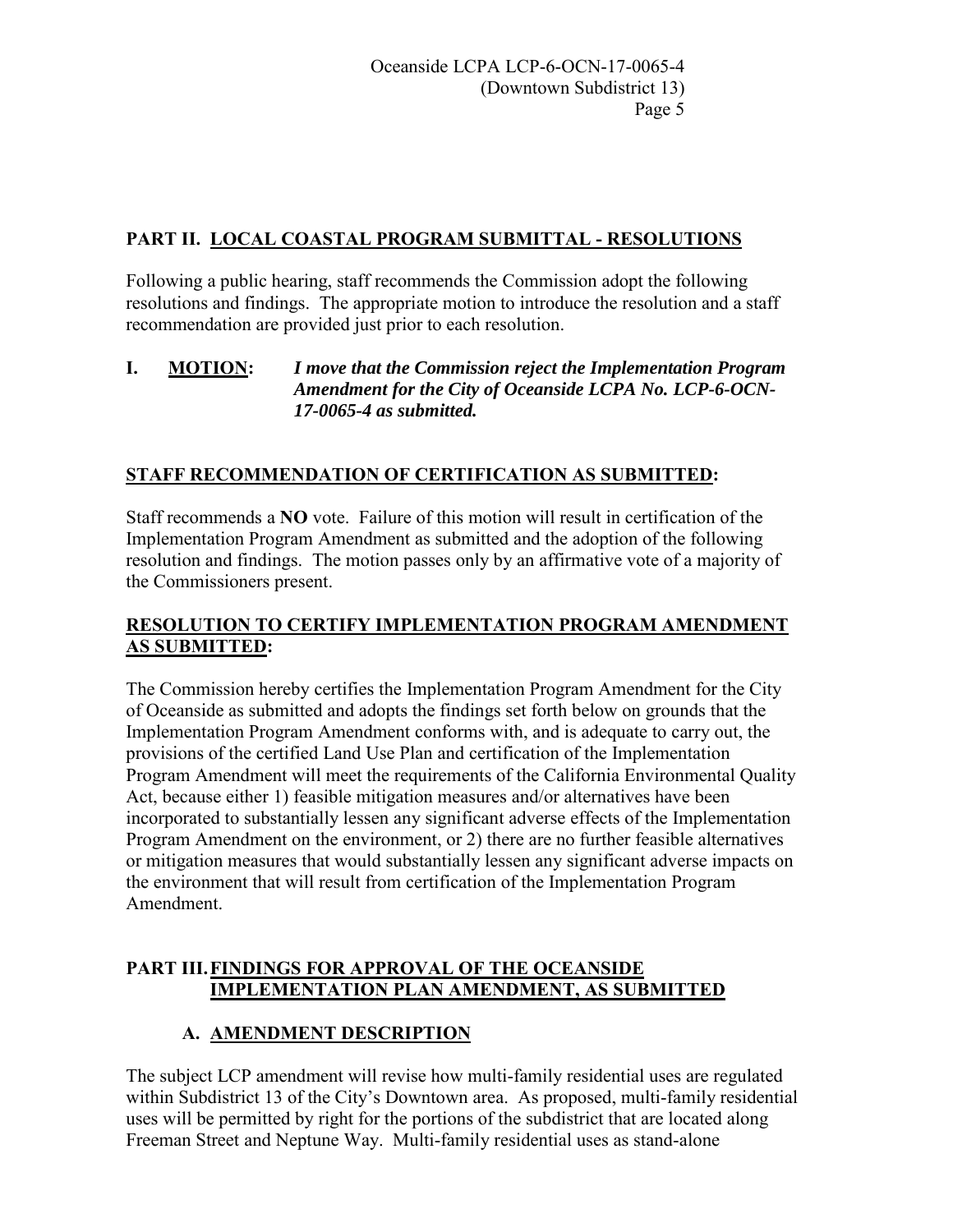developments will be prohibited along parcels fronting or abutting North Coast Highway (PCH) and Highway 76. The portions of the subdistrict located in the coastal zone front either North Coast Highway or Highway 76. As such, the subject LCPA effectively eliminates a stand-alone multi-family residential development within the coastal zone portion of the subdistrict.

# **B. FINDINGS FOR APPROVAL**

The standard of review for LCP implementation submittals or amendments is their consistency with and ability to carry out the provisions of the certified LUP.

# a) **Purpose and Intent of the Ordinance**.

The "D" Downtown Ordinance is intended to: A) Promote the long term viability of and rejuvenation of the Redevelopment Project Area and to protect and enhance primarily boating and water-oriented activities; and secondarily other public-oriented recreational uses in the Oceanside Small Craft Harbor; B) Maintain and enhance an appropriate mix of uses; C) Provide land-use controls and development criteria consistent with the General Plan, the Redevelopment Plan, and the Local Coastal Plan.

The Downtown District is broken down into 15 subdistricts. Each subdistrict has additional and specific objectives. The subject amendment would modify provisions for development located within portions of Subdistrict 13.

# b) **Major Provisions of the Ordinance**.

The City's LCP cites the specific purpose of Subdistrict 13 as the following:

*To provide for a mix of visitor/commercial and office uses. Residential uses are allowed as part of a mixed use project* 

The boundaries of Subdistrict 13 include Highway 76 to the north, the south-bound onramp for Interstate-5 to the east, Neptune Way to the south and North Coast Highway (Pacific Coast Highway) to the west [\(ref. Exhibit No. 5\)](https://documents.coastal.ca.gov/reports/2018/6/th14a/th14a-6-2018-exhibits.pdf). The portions of Subdistrict 13 located within the coastal zone include two properties located on the western corner of the subdistrict and along North Coast Highway (PCH) and Highway 76. The properties are developed with gas station/mini-mart and a Motel 9 [\(ref. Exhibit No. 6\)](https://documents.coastal.ca.gov/reports/2018/6/th14a/th14a-6-2018-exhibits.pdf). Uses permitted within Subdistrict 13 include restaurants, small scale entertainment, markets, and offices. Conditionally permitted uses include multi-family residential, government offices, live entertainment, liquor stores, retail sales, bed and breakfast, hotel/motel, and resorts.

c) **Adequacy of the Ordinance to Implement the Certified LUP Segments**. The City's LCP has a number of applicable land use policies and state: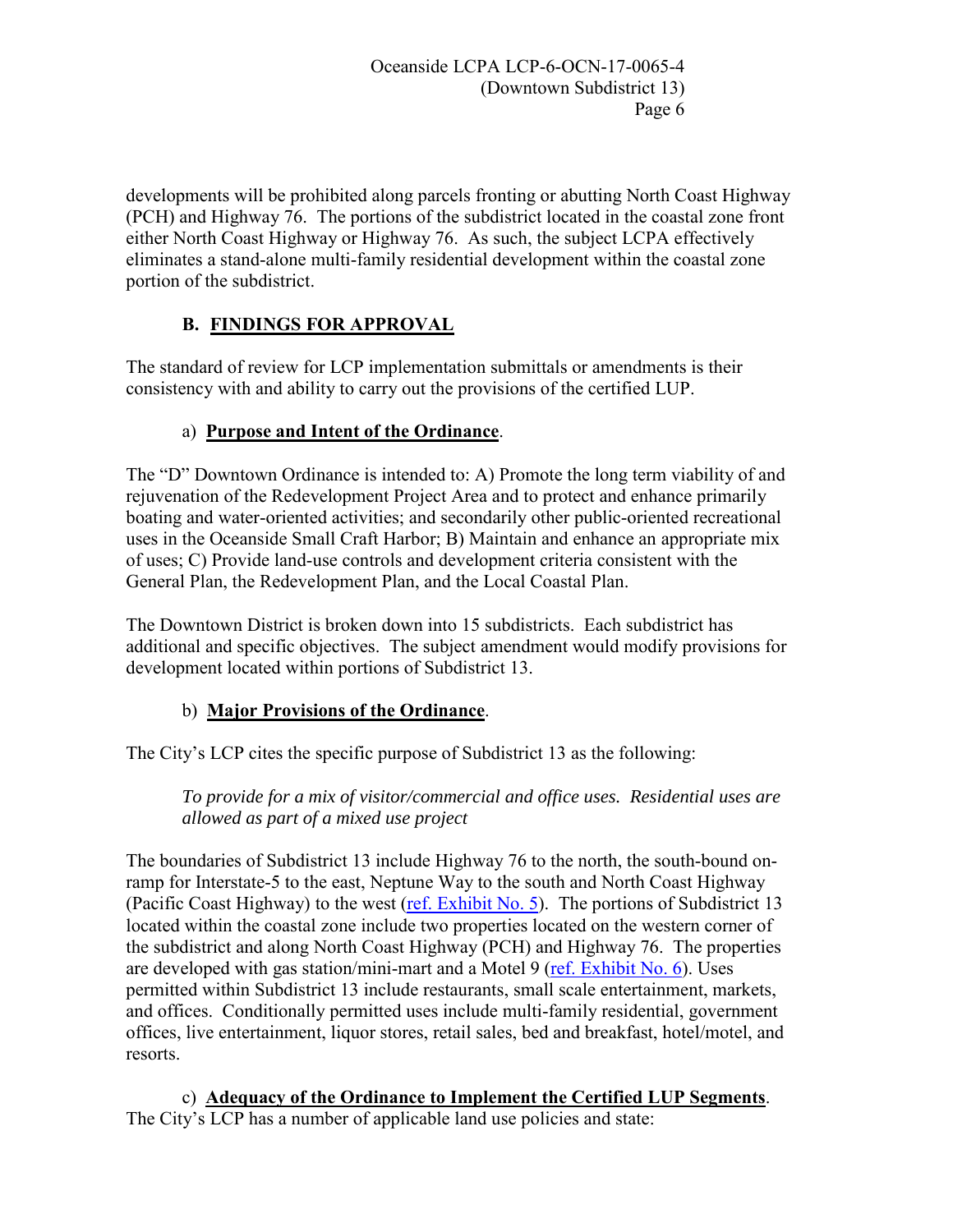- *II. Recreation and Visitor Serving Facilities* […]
- *6. Lower cost visitor and recreational facilities shall be protected, encouraged and, where possible, provided.*
- *7. In granting approvals for new development within the Coastal Zone, the City shall give priority to visitor-serving commercial recreational facilities over private residential, general industrial or general commercial uses.*
- *8. The City has reserved adequate upland areas to meet future market demand for visitor serving facilities to support coastal recreation, along the Hill Street corridor and in the Eight Street Triangle and North River areas.* […]
- *26. The City shall protect a minimum of 375 lower cost hotel and motel units and 220 recreational vehicle/camping sites within the coastal zone. Twenty percent of those hotel/motel units shall be maintained in shorefront locations. The City shall not allow any demolition of affordable hotel/motel units which would allow the coastal zone inventory of such units to drop below the number required by this policy...*

The standard of review for LCP implementation plan submittals or amendments is their consistency with and ability to carry out the provisions of the certified LUP. In this case, Subdistrict 13 has a Coastal Dependent, Recreational and Visitor Serving Commercial land use designation. Subdistrict 13 has a unique location given its proximity to Highway 76 (a major east to west highway), North Coast Highway (Pacific Coast Highway), and Interstate-5 [\(ref. Exhibit No. 4\)](https://documents.coastal.ca.gov/reports/2018/6/th14a/th14a-6-2018-exhibits.pdf). This area is highly utilized by travelers, many of which are ultimately visiting Oceanside's beaches. As such, providing protection for the types of uses that will serve these visitors is particularly important.

The City's amendment includes revisions that will modify land uses both within and outside the coastal zone. For purposes of the City's area within the coastal zone, the proposed amendment would change multi-family residential uses from being subject to a conditional use permit, to being prohibited. This is accomplished through the prohibition of multi-family residential uses as a stand-alone project on parcels fronting North Coast Highway or Highway 76. Multi-family development could still be considered within the small coastal zone area of the subdistrict as part of a mixed use proposal but that would require some commercial/visitor use be included. In that review, the priority use issue of protecting visitor needs would be addressed. The LUP requires that priority be given to visitor-serving commercial developments over private residential. As amended, the types of uses supported by this land use designation, such as retail, food and beverage sales, and visitor overnight accommodations would still be permitted. Therefore, the amendment will not only maintain those uses identified as high priority, it will also prohibit stand-alone multi-family residential (a low priority use) in the coastal zone.